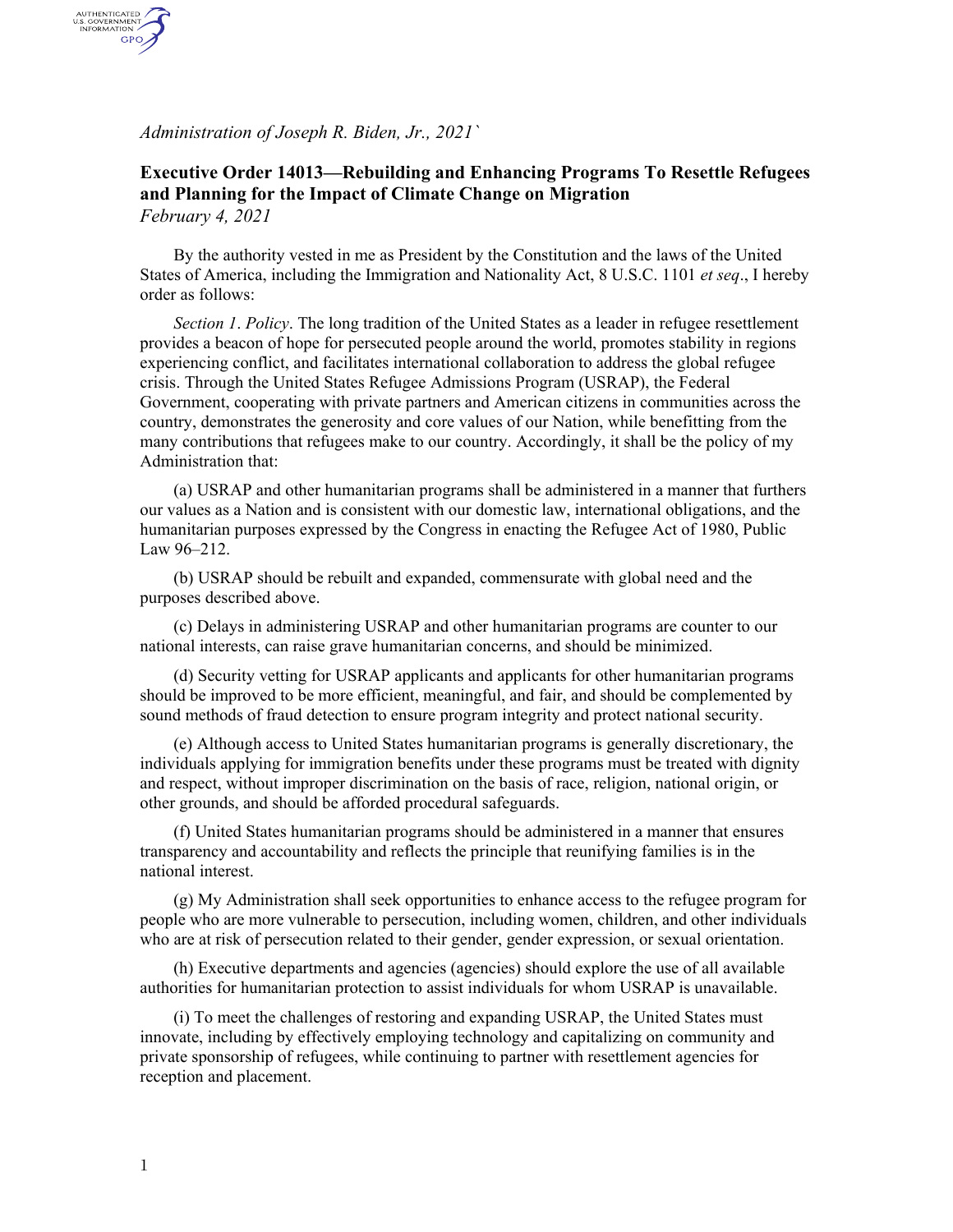(j) The Special Immigrant Visa (SIV) programs for Iraqi and Afghan allies provide humanitarian protection to nationals of Iraq and Afghanistan experiencing an ongoing, serious threat because they provided faithful and valuable service to the United States, including its troops serving in those countries. The Federal Government should ensure that these important programs are administered without undue delay.

*Sec. 2*. *Revocation, Rescission, and Reporting*. (a) Executive Order 13815 of October 24, 2017 (Resuming the United States Refugee Admissions Program With Enhanced Vetting Capabilities), and Executive Order 13888 of September 26, 2019 (Enhancing State and Local Involvement in Refugee Resettlement), are revoked.

(b) The Presidential Memorandum of March 6, 2017 (Implementing Immediate Heightened Screening and Vetting of Applications for Visas and Other Immigration Benefits, Ensuring Enforcement of All Laws for Entry Into the United States, and Increasing Transparency Among Departments and Agencies of the Federal Government and for the American People), is revoked.

(c) Within 90 days of the date of this order, the Secretary of State and the Secretary of Homeland Security shall provide a report to the President, through the Assistant to the President for National Security Affairs (APNSA), describing all agency actions, including memoranda or guidance documents, that were taken or issued in reliance on or in furtherance of the directives revoked by subsections (a) and (b) of this section. This report shall include recommendations regarding whether each action should be maintained, reversed, or modified, consistent with applicable law and as appropriate for the fair, efficient, and secure administration of the relevant humanitarian program or otherwise in the national interest.

*Sec. 3*. *Special Immigrant Visas for Iraqi and Afghan Allies*. (a) Within 180 days of the date of this order, the Secretary of State, in consultation with the Secretary of Defense and the Secretary of Homeland Security, shall complete a review of the Iraqi and Afghan SIV programs and submit a report to the President with recommendations to address any concerns identified. The report shall include:

(i) an assessment of agency compliance with existing law governing the SIV programs, including program eligibility requirements and procedures for administrative review;

(ii) an assessment of whether there are undue delays in meeting statutory benchmarks for timely adjudication of applications, including due to insufficient staffing levels;

(iii) a plan to provide training, guidance, and oversight with respect to the National Visa Center's processing of SIV applications;

(iv) a plan to track the progress of the Senior Coordinators as provided under section 1245 of the Refugee Crisis in Iraq Act of 2007 (RCIA), subtitle C of title XII of Public Law 110–181, and section 602(b)(2)(D)(ii)(II) of the Afghan Allies Protection Act of 2009 (AAPA), title VI of division F of Public Law 111–8, as amended; and

(v) an assessment of whether adequate guidelines exist for reconsidering or reopening applications in appropriate circumstances and consistent with applicable law.

(b) The Secretary of State, in consultation with the Secretary of Defense, shall also direct a review of the procedures for Chief of Mission approval of applications with the aim of, as appropriate and consistent with applicable law:

> (i) ensuring existing procedures and guidance are sufficient to permit prospective applicants a fair opportunity to apply and demonstrate eligibility;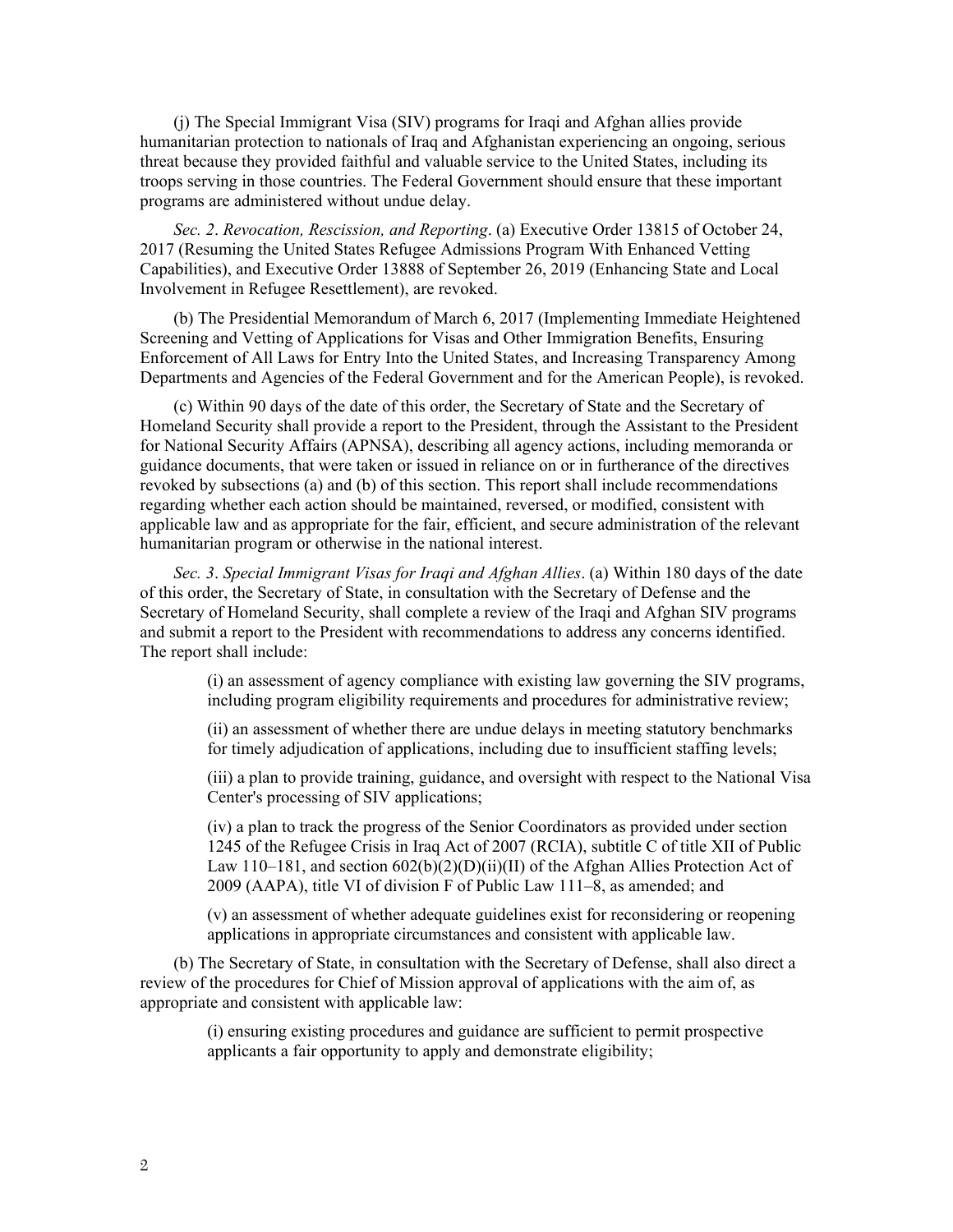(ii) issuing guidance that would address situations where an applicant's employer is unable or unwilling to provide verification of the applicant's "faithful and valuable service," and provide for alternative forms of verification;

(iii) revising requirements to facilitate the ability of applicants to demonstrate the existence of a qualifying contract with the United States Government and require that the supervisor verifying the applicant's "faithful and valuable service" be a United States citizen or national;

(iv) ensuring that applicants are not prejudiced by delays in verifying their employment; and

(v) implementing anti-fraud measures to ensure program integrity.

(c) Within 180 days of the date of this order, the Secretary of State shall submit to the President the results of the review described in subsection (b) of this section.

(d) Within 180 days of the date of this order, the Secretary of State, in consultation with the Secretary of Defense and the Secretary of Homeland Security, shall conduct a review and submit a report to the President identifying whether additional populations not currently provided for under section 1059 of the National Defense Authorization Act for Fiscal Year 2006, Public Law 109–163, section 1244 of the RCIA, or section 602 of the AAPA are at risk as a result of their faithful and valuable service to the United States Government. The review should also evaluate whether it would be appropriate to seek legislation that would create a SIV program for individuals, regardless of nationality, who faithfully assisted the United States Government in conflict areas for at least 1 year or made exceptional contributions in a shorter period and have experienced or are experiencing an ongoing serious threat as a result of their service.

(e) Within 180 days of the date of this order, the Secretary of State and the Secretary of Homeland Security shall ensure that appropriate policies and procedures related to the SIV programs are publicly available on their respective agency's websites, and that any revisions to such policies and procedures in the future are made publicly available on those websites within 30 days of issuance.

*Sec. 4*. *Steps to Improve the Efficacy, Integrity, Security, and Transparency of USRAP*. (a) Consistent with the policy set forth in section 1 of this order and to facilitate this order's effective and expeditious implementation:

> (i) The APNSA shall designate a National Security Council Senior Director to be responsible for coordinating the agencies and vetting partners involved in USRAP.

(ii) The Secretary of State shall designate a senior-level employee to have primary responsibility for overseeing refugee application processing, consistent with applicable law.

(iii) The Secretary of Homeland Security shall designate a senior-level employee to have primary responsibility for coordinating the review and any revision of policies and procedures regarding the vetting and adjudication of USRAP refugee applicants, including follow-to-join refugee applicants and post-decisional processing, consistent with applicable law.

(iv) The Director of the Office of Management and Budget shall assign a team of technology, process, and data experts from the United States Digital Service to assist agencies in streamlining application processing, improving the automation and effectiveness of security vetting and fraud detection, and strengthening data-driven decision-making.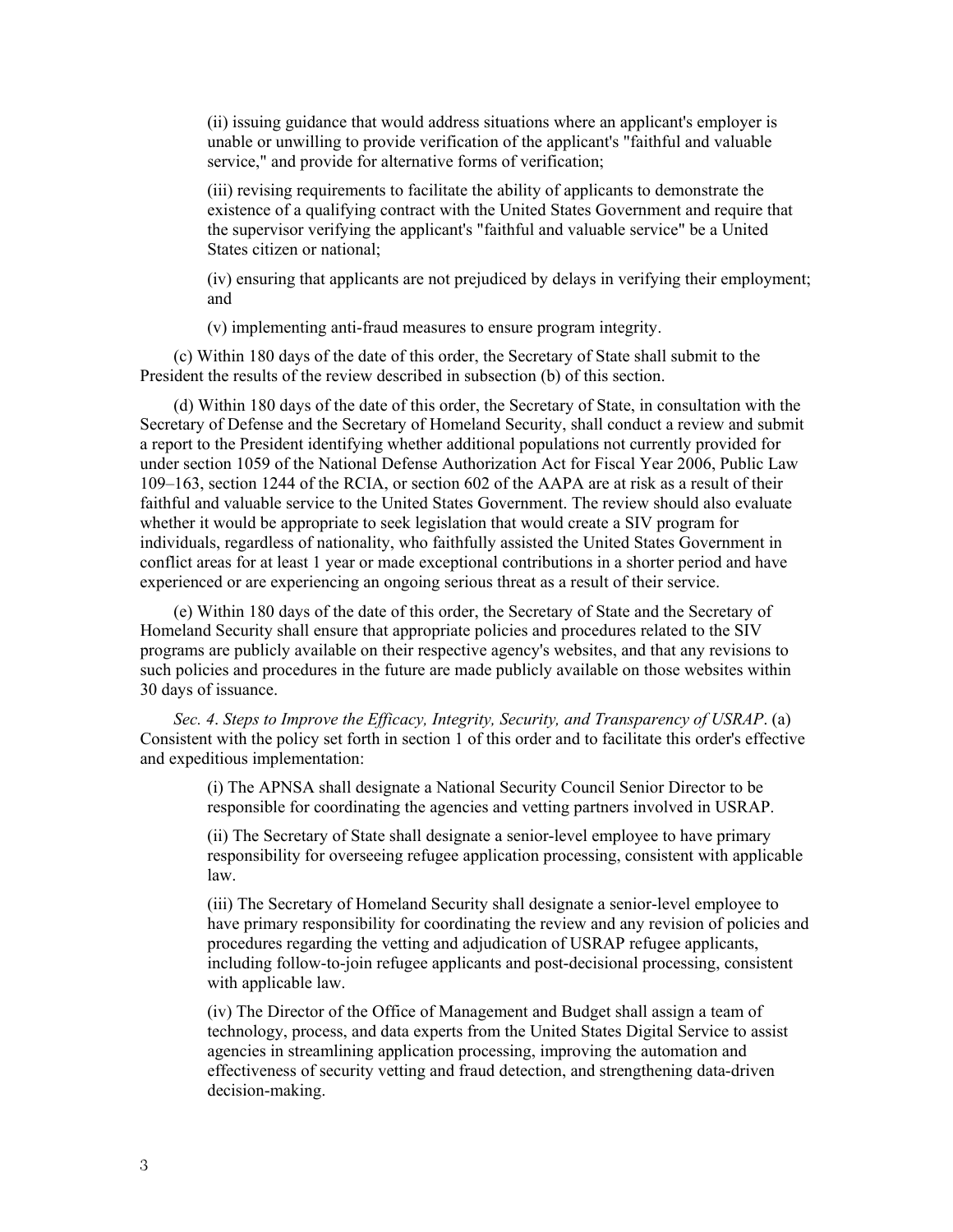(b) Within 30 days of the date of this order, the Secretary of State and the Secretary of Homeland Security shall provide the President a report on the fraud detection measures in place for USRAP. The report shall also include a plan to enhance fraud detection within components at both agencies and recommendations for the development of new anti-fraud programs, as appropriate and consistent with applicable law.

(c) The Secretary of Homeland Security, in consultation with the Secretary of State, shall promptly consider taking all appropriate actions, consistent with applicable law, to expand refugee vetting and adjudication capacity, including by:

> (i) developing more efficient processes to capture and share refugee applicant biometric data; and

(ii) permitting the use of video and audio teleconferencing to conduct refugee interviews and establishing the necessary infrastructure to do so.

(d) To increase refugee adjudication capacity, the Office of Personnel Management shall, consistent with applicable law, support the use of all hiring authorities, including expanded use of direct hiring authority, for positions associated with the adjudication of refugee applications.

(e) Within 30 days of the date of this order, the heads of all agencies involved in the Security Advisory Opinion process and other inter-agency vetting processes for refugee applicants, including follow-to-join refugee applicants, shall submit data to the National Vetting Governance Board on the number of staff performing refugee security vetting, the thresholds for checks, and the rates at which checks have returned an objection. Such data shall be disaggregated by age range, gender, and nationality of the refugee applicant. The National Vetting Governance Board shall meet to consider if and how agency processes and staffing levels should change to improve security reviews and make refugee arrivals more efficient, and shall share any conclusions and recommendations with the heads of relevant agencies, including the Director of the Office of Management and Budget, in order to inform potential resourcing strategies where necessary.

(f) Within 60 days of the date of this order, agencies responsible for the Security Advisory Opinion process shall meet to consider proposals from member agencies to adjust the list of countries and other criteria that require a Security Advisory Opinion for a refugee case.

(g) The Secretary of Homeland Security, in consultation with the Secretary of State, shall consider whether to promulgate regulations and any other policies, including internal oversight mechanisms, to ensure the quality, integrity, efficiency, and fairness of the adjudication process for USRAP applicants, while also taking due account of the challenges facing refugee applicants. The Secretary of Homeland Security, in consultation with the Secretary of State, should consider adopting regulations or policies, as appropriate and consistent with applicable law, that:

(i) develop mechanisms to synthesize reliable, detailed, and current country conditions that may be relied upon, where appropriate, to make specific factual and legal determinations necessary for the adjudication of refugee applications from individuals or from individuals within a designated group of applicants;

(ii) ensure that refugee applicants have timely access to their own application records;

(iii) permit refugee applicants to have a representative at their interview at no cost to the United States Government; and

(iv) ensure, when refugee applications are denied for non-security or non-fraud-based reasons, an applicant is given a short explanation describing the basis for the denial, so that the applicant has a meaningful opportunity to present additional evidence and to request a review of the decision.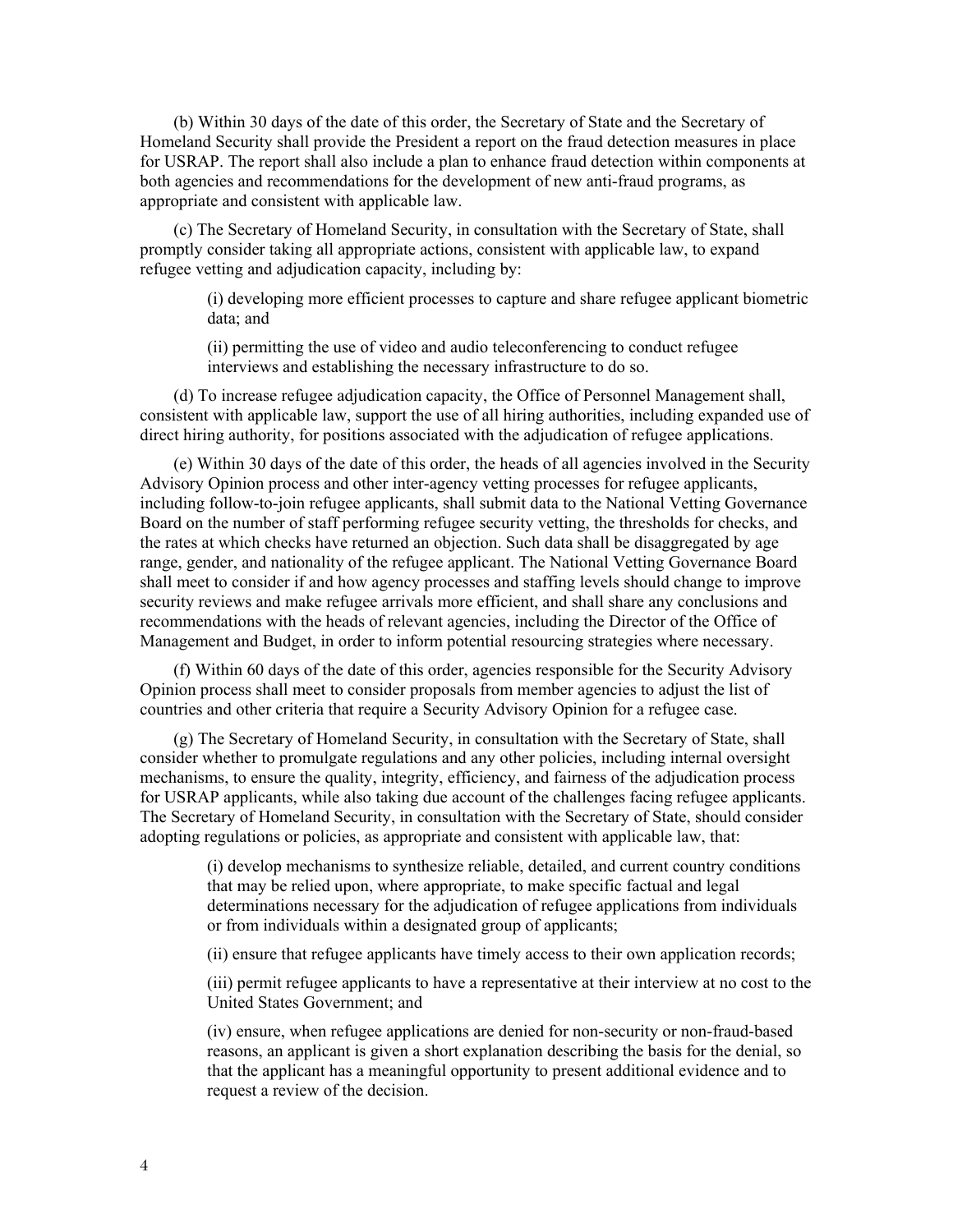(h) The Secretary of State and the Secretary of Homeland Security shall provide the President, through the APNSA, a report describing any action taken pursuant to subsection (g) of this section within 180 days of the date such action is taken.

(i) The Secretary of Homeland Security shall ensure that adjudicators are trained in the standards governing refugee claims of women, children, and other individuals who are more vulnerable to persecution due to their age, gender, gender expression, or sexual orientation.

(j) The Secretary of State and the Secretary of Homeland Security shall consider taking actions, as appropriate and consistent with applicable law, to recognize as "spouses" for purposes of derivative status through USRAP individuals who are in committed life partnerships but who are unable to marry or to register their marriage due to restrictions in the law or practices of their country of origin, including for individuals in same-sex, interfaith, or camp-based marriages. The Secretary of State and the Secretary of Homeland Security shall provide the President a report, through the APNSA, describing any action taken pursuant to this subsection within 180 days of the date such action is taken.

(k) Within 120 days of the date of this order, the Secretary of State and the Secretary of Health and Human Services shall, as appropriate and consistent with applicable law, deliver a plan to the President, through the APNSA, to enhance the capacity of USRAP to welcome refugees by expanding the use of community sponsorship and co-sponsorship models by refugee resettlement agencies, and by entering into new public-private partnerships.

(l) The Secretary of State, in consultation with the Secretary of Homeland Security, shall consider ways to expand mechanisms under which non-governmental organizations with direct access to and knowledge of refugees abroad in camps or other settings could identify and directly refer to USRAP particularly vulnerable individuals who have a strong possibility of qualifying for admission to the United States as refugees.

(m) Within 180 days of the date of this order, the Secretary of State and the Secretary of Homeland Security shall take all appropriate steps, taking into account necessary safeguards for program integrity, to ensure that the current policies and procedures related to USRAP are publicly available on their respective websites, and that any new or revised policies and procedures are made publicly available on their websites within 30 days of their adoption.

(n) Within 180 days of the date of this order, the Secretary of State, in consultation with the Secretary of Homeland Security, and as appropriate and consistent with applicable law, shall develop options for improving USRAP applicants' ability to access relevant material from their case files on an expedited basis to inform timely appeals from adverse decisions.

*Sec. 5*. *Improving Performance*. (a) The Secretary of State, in consultation with the Attorney General and the Secretary of Homeland Security, shall develop and ensure adherence to a plan that addresses USRAP processing backlogs. In developing this plan, the Secretary of Homeland Security, in consultation with the Secretary of State, the Attorney General, and the Director of National Intelligence, and in collaboration with the National Vetting Governance Board and United States Digital Service, shall conduct a review of refugee security vetting processes and develop recommendations to increase their efficiency, fairness, and effectiveness, consistent with the humanitarian goals of USRAP and the national security and foreign policy interests of the United States.

(b) The plan and review described in subsection (a) of this section shall also:

(i) examine whether existing vetting processes, including the Security Advisory Opinion process, can be improved to increase efficiency and provide more effective security reviews; and